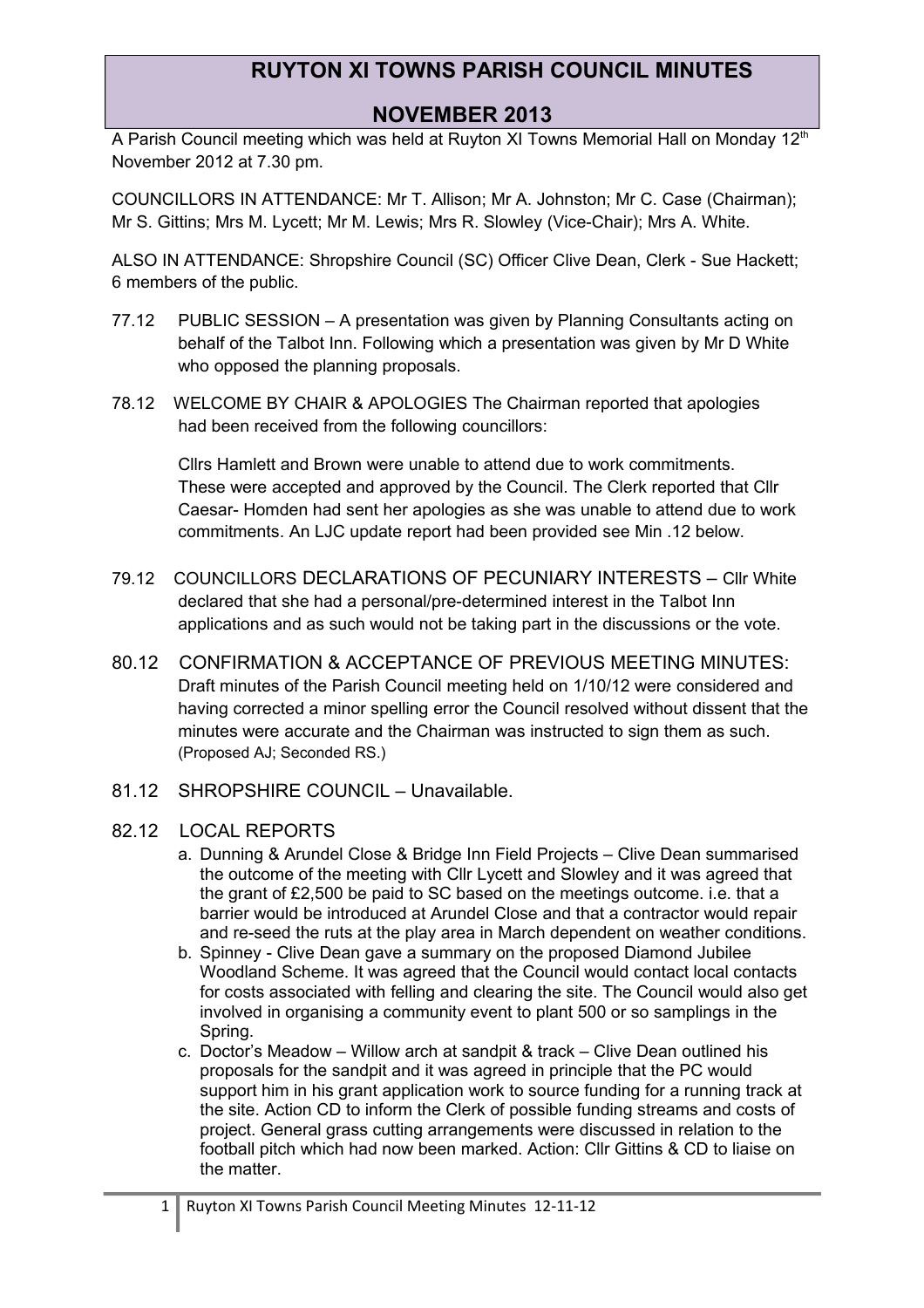## **NOVEMBER 2013**

- d. Bridge Inn Field Clive Dean confirmed that the area would be cut regularly and work had been arranged to improve the hay meadow area, benches were to be installed and trees planted in the Spring. Concluding Clive Dean stated that he wished to hold a community meeting in December to discuss aspects of the project further and hoped that the PC would support him in promoting a family fitness event at Nesscliffe. Action: CD to keep the PC informed of all events.
- e. Local Joint Committee (LJC) An update was given by the Clerk on behalf of Cllr Caesr-Homden. Next meeting was to be held on 21/3/2013 at Hordley & Bagley; future grant applications deadline 15/2/13.
- f. SALC Meetings & Training The Chairman gave summary reports on the SALC AGM and Planning Training session; attended by 2 other councillors & the Clerk.

#### 83.12 PLANNING MATTERS

a.The following planning applications were considered by the Parish Council:

**Ref: 12/04126/FUL & 12/04127/LBC** Proposed : Conversion of former barn and stable into self contained holiday home (Amendment to consented scheme 12/00161/FUL & 12/0162/LBC)Talbot Inn Church Street Ruyton XI Towns.

Council agreed to support the applications providing the development of the property was tied to the business of the Talbot Inn and could not be sold off separately. The Council considered that this should be a condition of the planning permission. ( Proposed ML; Seconded SG. Abstention AW.)

**Ref: 12/04145/OUT** Proposed: Outline application for the erection of detached guest accommodation associated with the Talbot public house to include access, landscaping and scale. Talbot Inn Church Street Ruyton XI Towns.

Council agreed to support the application in principle as the application was considered to be a general extension of the Talbot Inn's business activities providing that the property was tied to any future sale of the Talbot Inn. The Council considered that this should be a condition of the planning permission. (Proposed SG; Seconded CC. Abstention AW.)

**Ref: 12/04144/FUL** Proposed: Erection of three residential dwellings, associated landscaping and car parking land to rear of Talbot Inn, Church St; Ruyton XI Towns.

Council agreed by majority to object to the application based on the following:

- On the grounds of consistency as the PC had only supported previous related planning applications on the basis that the proposals kept the Inn and its properties and grounds within its curtilage intact.
- Loss of amenity relating to the pub beer garden. The Council believe that in the long term the Talbot Inn would need the ground on which the proposed dwellings are sited to make it an attractive ongoing and future business proposition.
- Concerns that the proposed dwellings would detract from the character of Grade II Listed building The Talbot Inn.

• ( Proposed RS; Seconded SG. Abstention AW. Carried For 5; Against 3.) **Ref: 12/04034/FUL** Proposed: Erection of a two storey extension. Two Gates Ruyton XI Towns.

Council agreed to make no comments. (Proposed CC; Seconded SG.)

**Ref: 12/04013/FUL** Proposed: Erection of a two storey side extension with porch to front. Inglewood School Road, Ruyton XI Towns.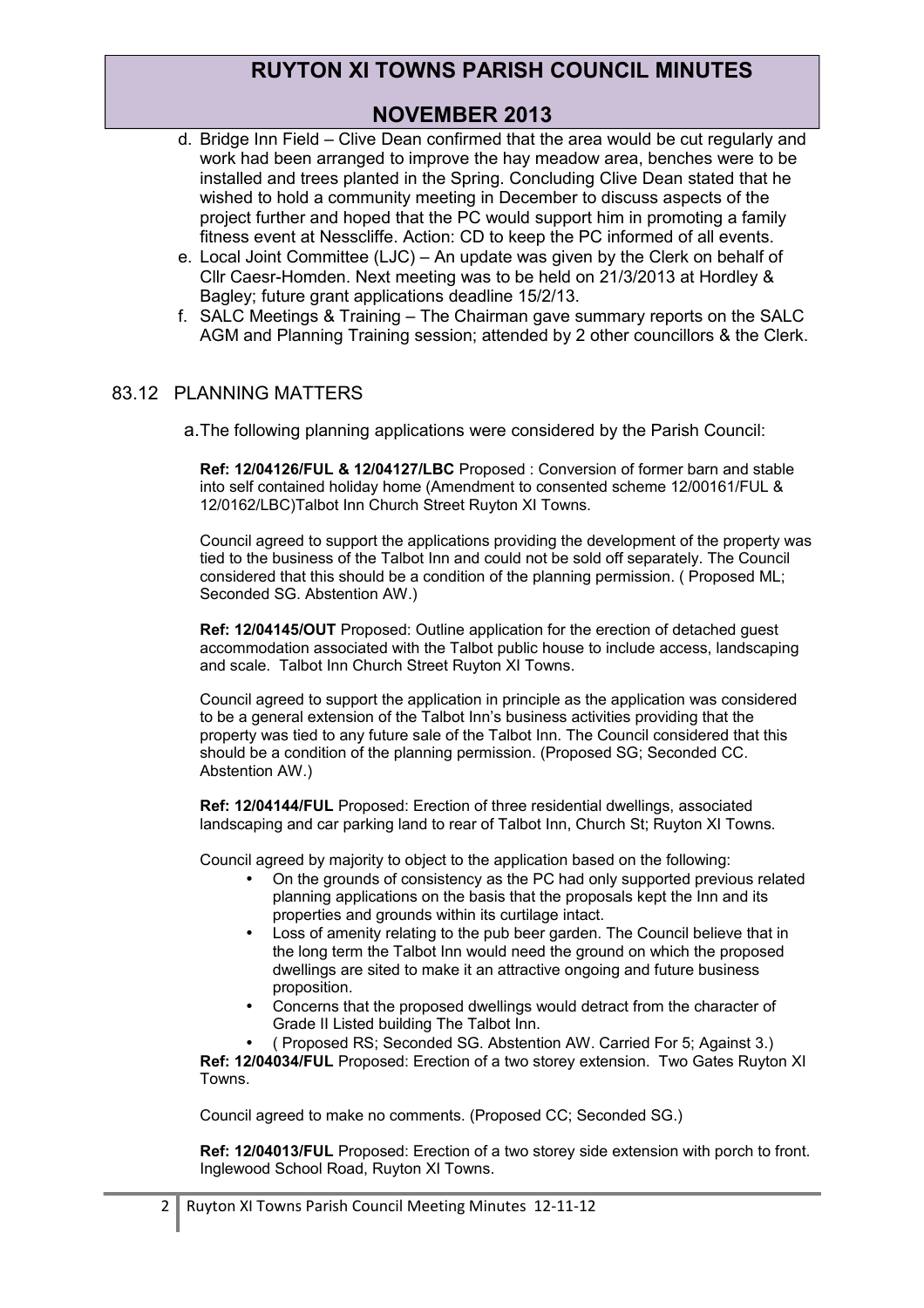## **NOVEMBER 2013**

Council agreed to make no comments. (Proposed CC; Seconded SG.)

**Ref: 12/04604/REM** Proposed: Reserved matters pursuant to outline application reference 09/02729/OUT dated 5th November 2010 for the erection of two dwellings to include landscaping. Land To The East Of Cliffe House , Big Walls, Ruyton XI Towns.

Council agreed that no comment was necessary and would rely on SC Planning Officer to interpret the drawings as to the conditions imposed. (Proposed CC; Seconded SG.)

**Ref: 12/04586/FUL** Proposed: Erection of single-storey building to house biomass (wood pellets) boiler. Ruyton Manor, Olden Lane, Ruyton Xi Towns.

Council agreed to make no comments. (Proposed AJ; Seconded ML.)

**Ref: 12/04613/LBC** Proposed: Works to amend design of stable doors and remove chimney stack affecting a Grade II Listed Building. Ruyton Manor, Olden Lane,

Council agreed to make no comments. (Proposed CC; Seconded SG.)

- b. For information planning application Ref: 12/04100/AMP A non material amendment to Planning Permission OS/85/4038/FUL was noted.
- c. The Chairman reported on the following SC planning application decision:

Ref: 12/03272/COU Land Adjoining 4 Pradoe View, West Felton; Proposal: Change of use from agricultural land to domestic curtilage. Decision: Refused.

#### 84.12 HIGHWAYS & FOOTWAY LIGHTING

#### Shottaton Cross Roads A5

- a. The Chairman confirmed that the Highways Agency is intending to close the A5 (or at least the single-carriage-way part of the A5) between the Churncote Roundabout and Shottaton Crossroads (where the B4397, joins the A5). The closure is between 9:00pm - 6:00am and takes place in Nov & Dec. Notices had been displayed locally.
- b. The accident statistics as provided by the Police were questioned by councillors. The Chairman agreed to follow this up with the Police.
- c. Response from MP O.Patterson was discussed by the Council who agreed that the following response should be made to Cllr Caesar-Homden. The PC request that as their SC representative she continues to campaign on behalf of the PC for road safety improvements at Shottaton Cross Roads as the PC believes that the statistics provided are misleading and not factually correct and that she arranges for the issue to be an agenda item at the quarterly HA & SC meetings, so that progress can be monitored and regularly feedback to the PC. Action: Clerk to inform.
- d. Proposals by SC Highways (Appendix D) as circulated to councillors were discussed. It was agreed by the majority that the Clerk should communicate the following response to the Div Surveyor concerning the scheme that the PC did not consider that the proposed improvements were appropriate for improving road safety at the Shottaton Cross roads. ( Proposed CC; Seconded AW For: 5.)

Other Local issues to be reported as necessary, such as street lighting – Cllr Slowley confirmed that the non functioning belisha beacon previously reported to SC remained an issue. Action: Clerk to follow up.

#### 85.12 FINANCE

a. Payments - The Clerk presented suppliers invoices etc; which were authorised by the Parish Council for payment. (Proposed CC; Seconded AW.) Cllr Lewis and Slowley were instructed to check and sign the supporting invoices.

| $\overline{\phantom{a}}$<br>N0<br>`HQ∶<br>., | . | $\sim$<br><b>ION</b><br>ىر<br>мı<br>-uu |  |
|----------------------------------------------|---|-----------------------------------------|--|
|                                              |   |                                         |  |